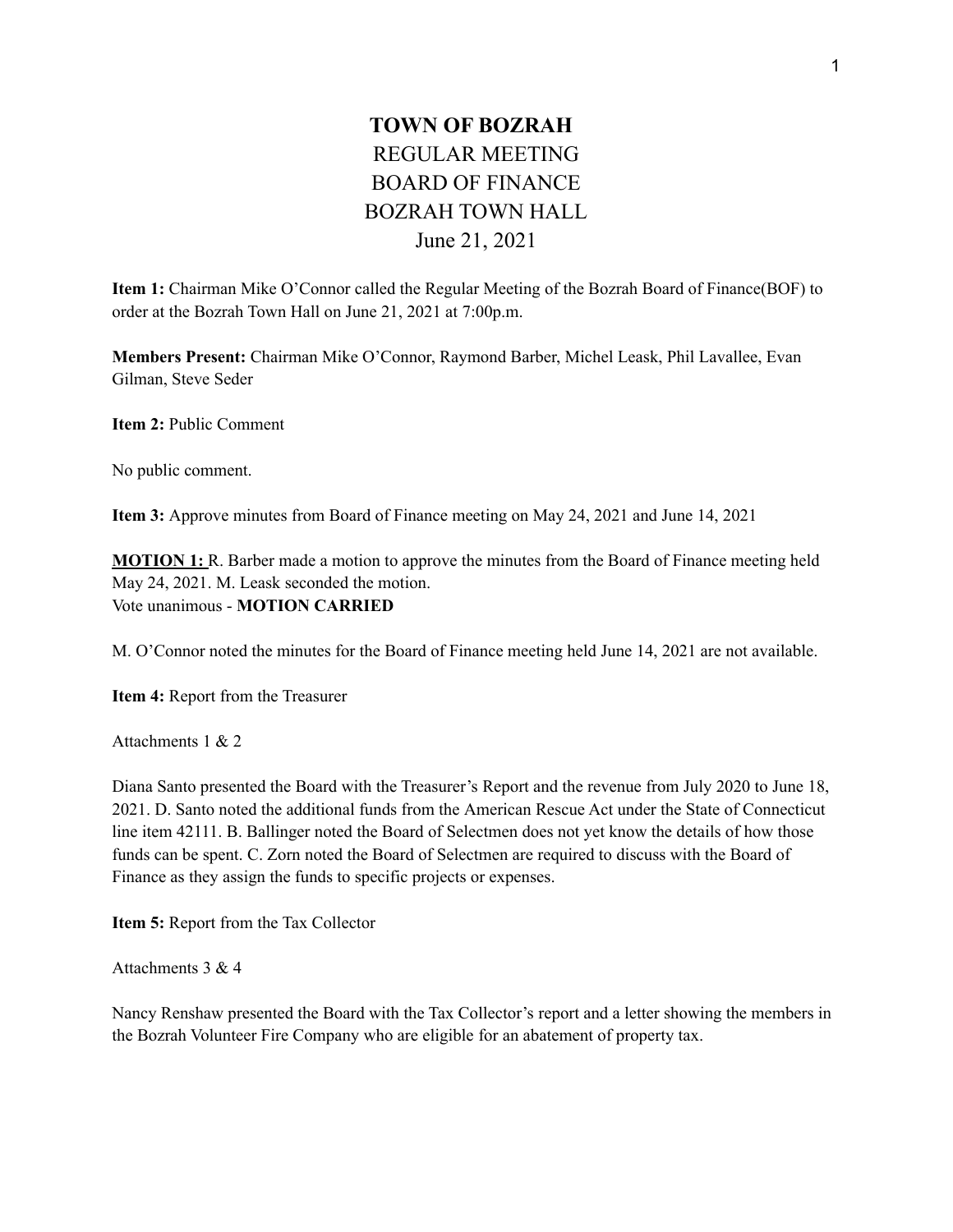## **Item 6:** Report from the Assessor

The Assessor's report was not available.

**Item 7:** Board of Selectmen

a. Update on current budget status for FY 2020-2021

Attachment 5

C. Zorn presented the Board with the town of Bozrah expenses from July 2020 to June 18, 2021.

b. Hear and act on transfer requests for FY 2020-2021

Attachment 6

S. Seder questioned the transfer of \$14,100 to Planning and Zoning. B. Ballinger noted it was for affordable housing costs required by the state of Connecticut.

**MOTION 2:** M. Leask made a motion as requested by the Board of Selectmen to approve of the transfer of items 102,105,109,119,120,130 and 137 into the general government line items 100,101,104,105,110,113,115,116,134,150, and 6560 totaling to \$28,230. M. Leask clarified each line item is below \$20,000 so a Town Meeting is not required. M. Leask also made a motion to approve of the transfer of item 190/54067 into the capital budget item 190/52081 for \$8,000. P. Lavallee seconded the motion. Vote unanimous - **MOTION CARRIED**

c. Projected end of year turnback to general fund for FY 2020-2021

Attachment 7

C. Zorn presented the Board with the estimated surplus as of June 15, 2021 of \$420,800.

## **Item 8:** Board of Education

a. Update on current budget status for FY 2020-2021

Attachment 8

Jeanne Goulart presented the Board with the Board of Education expenditure report. J. Goulart also noted the total COVID reimbursements is \$365,398.67. M. O'Connor noted J. Goulart is finishing her term as a member of the Board of Education and thanked her for her work.